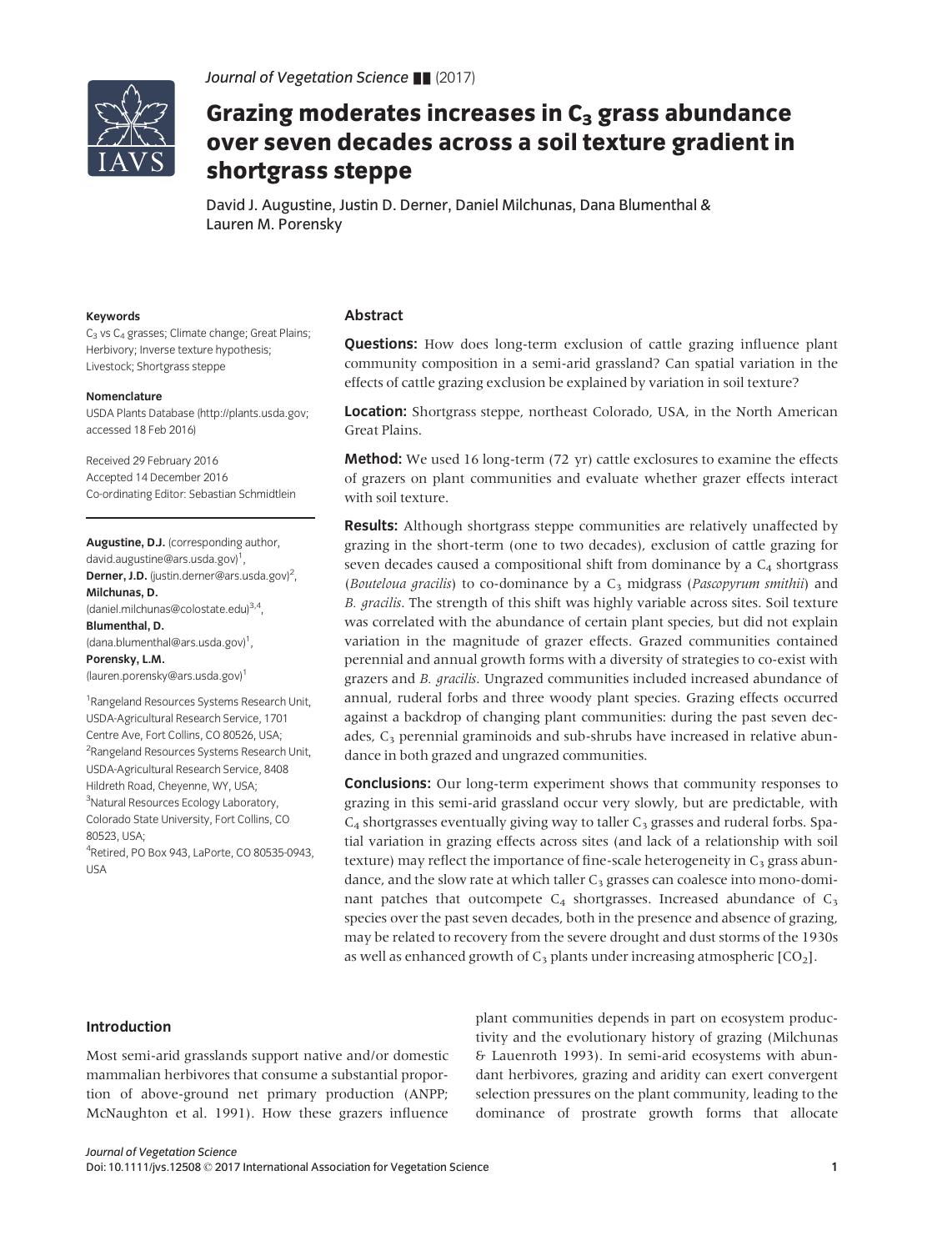significant resources below-ground, capitalize on short windows of moisture availability and regrow efficiently following defoliation (Milchunas & Lauenroth 1993; Quiroga et al. 2010). In the semi-arid shortgrass steppe of North America, the convergence of low precipitation, high growing season evaporative water loss, a long evolutionary history of grazing by large herbivores and the widespread replacement of native herbivores by domestic livestock following European settlement have generated a contemporary plant community dominated by  $C_4$  shortgrasses (particularly blue grama [Bouteloua gracilis] and buffalograss [Bouteloua dactyloides]). Previous studies show this plant community is highly resistant to effects of grazers. Over time scales of 1–13 yr, grazing removal minimally affects shortgrass plant communities (Klipple & Costello 1960; Hyder et al. 1966; Holechek et al. 2006). After 23 yr of implementing grazing intensities that varied from light to heavy, Hyder et al. (1966) concluded that sustained heavy grazing reduced productivity of dominant grasses but minimally affected community composition. Following a half-century of grazer removal,  $C_3$  midgrasses and some tall-statured annual forbs increased in abundance (Milchunas et al. 1989; Milchunas et al. 1990; Hart & Ashby 1998), but grazer effects on shortgrass communities were still modest compared to other grasslands around the world (Milchunas et al. 2008).

These past studies focused on flat to gently undulating loamy plains that typify the shortgrass steppe. Although travellers crossing the North American Great Plains often regard the region as a flat, homogenous landscape, topoedaphic heterogeneity contributes substantially to variation in plant community composition and productivity (Hyder et al. 1966; Liang et al. 1989; Milchunas et al. 1989). Soil texture influences communities through its influence on water infiltration during and following precipitation events, and subsequent retention during periods of high evaporative demand. The inverse texture hypothesis posits that in semi-arid regions where bare soil evaporation is significant, soils with higher sand content experience deeper water infiltration and less evaporative water loss, thereby enhancing annual net primary productivity (ANPP) and favouring species with higher moisture requirements relative to soils with larger clay and silt content (Noy-Meir 1973). In central North America, an east-to-west gradient of declining precipitation generates a semi-arid climate in much of the western Great Plains (Lauenroth et al. 1999). Across this precipitation gradient, ANPP patterns support the inverse texture hypothesis and indicate that for mean annual precipitation <370 mm, coarse-textured soils support larger ANPP than fine-textured soils (Sala et al. 1988; Liang et al. 1989).

We hypothesized that effects of grazing on plant communities in shortgrass steppe may have been

underestimated by previous studies for two reasons. First, it may take many decades for community-level responses to grazing to become apparent (e.g. Fuhlendorf & Smeins 1999). Second, given the important influence of soil texture, which could in turn interact with the influence of grazing, we hypothesized that grazer exclusion would have modest effects on loamy soils (consistent with prior findings of Milchunas et al. 1989, 2008), but that divergence of grazed vs ungrazed communities would be positively associated with soil sand content. We used a network of livestock exclosures constructed in native shortgrass steppe in 1939 to examine whether long-term grazing effects on plant communities are contingent on soil texture. Here we (1) examine plant community divergence within 16 exclosures measured in 2011 (72 yr of grazing exclusion) as compared to shortgrass steppe grazed by livestock at moderate intensity, and (2) evaluate the degree to which divergence is contingent on soil texture. In addition, a portion of the sites we studied are concordant with sites for which Klipple & Costello (1960) report plant community composition measurements during 1940–1953, when the shortgrass steppe was recovering from the extreme drought and 'Dust Bowl' conditions of the 1930s. We use this subset of sites to examine temporal sifts in plant community composition of the shortgrass steppe over the past seven decades in relation to grazing.

#### Study area

We conducted this study at the USDA-Agricultural Research Service's Central Plains Experimental Range (CPER), a Long-Term Agro-ecosystem Research network site which encompasses  $~6400$  ha of shortgrass steppe in northeast Colorado, USA  $(40^{\circ}50' \text{ N}, 104^{\circ}43' \text{ W})$ . Mean annual precipitation is 340 mm and mean growing season precipitation (Apr–Aug) is 242 mm. During 2008–2011, annual precipitation was 330, 436, 360 and 356 mm and growing season precipitation was 240, 352, 285 and 245 mm, respectively. Thus, 2011 was a year of near-average precipitation. Most of the site is subdivided into 65–130-ha pastures that have been grazed by cattle at varying stocking rates since CPER was established in 1939. At that time, grazing exclosures (four-strand barbed wire; each  $\sim$ 90 m  $\times$  90 m) were constructed in >20 locations. Exclosures are on level terrain, with one built in most pastures that existed on CPER in 1939. Pronghorn antelope (Antilocapra americana) are present and can pass under exclosure fencing, but are rarely observed inside exclosures. Mammalian herbivores smaller than pronghorn (lagomorphs and rodents) are unimpeded by exclosures. Exclosures in pastures with winter cattle grazing or consistently high or low stocking rates were not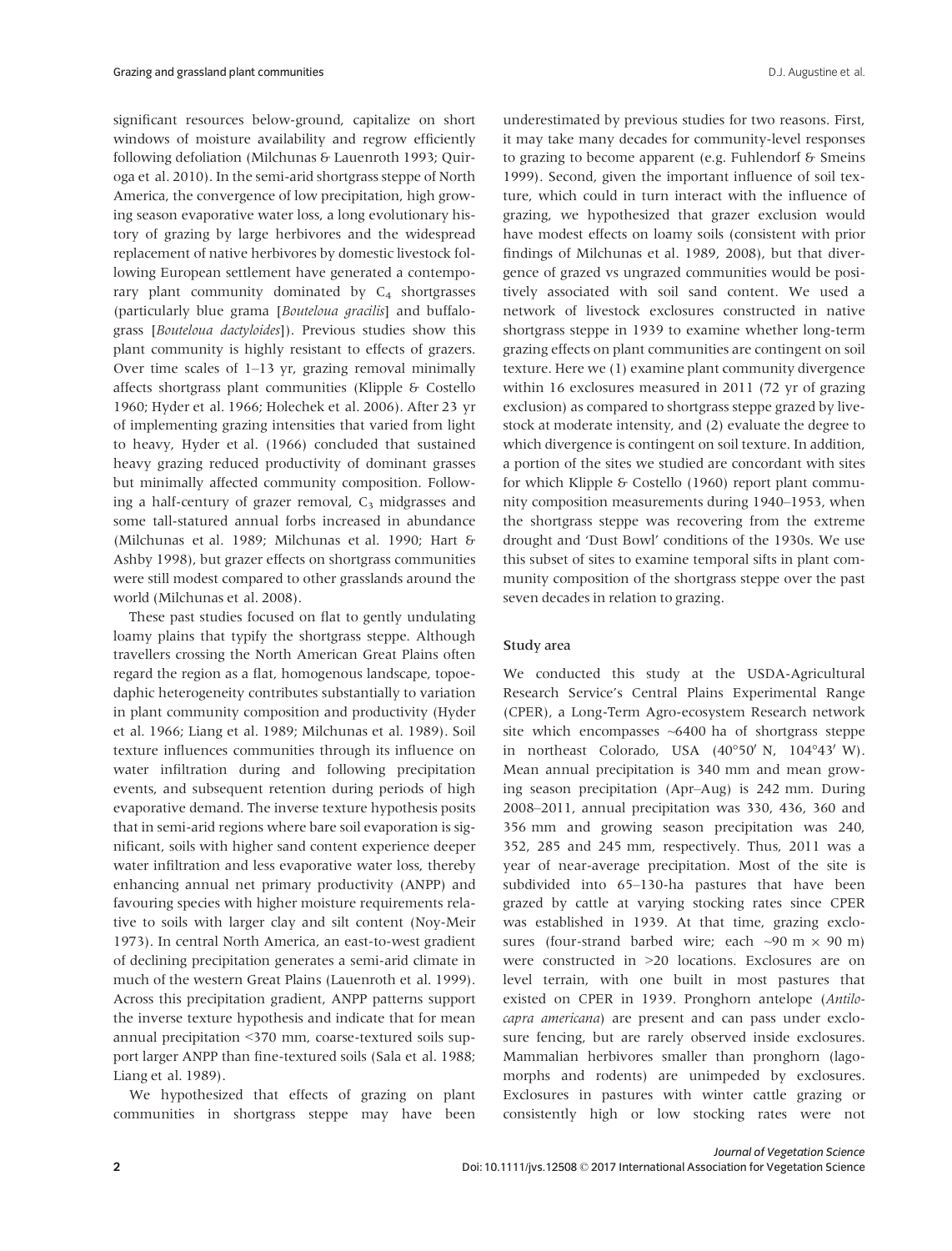included in this study. The remaining 16 exclosures occurred in pastures consistently managed with seasonlong grazing during the growing season (May–Oct) at moderate stocking rates  $(\sim 0.65 \text{ AUM} \cdot \text{ha}^{-1})$  for the past 30 yr. Detailed stocking rate records are not available for every pasture prior to the 1980s, but the sites included in this study have experienced moderate, growing season grazing for either most or all of their 72-yr history, including the past 30 yr.

Parent materials of soils are primarily Holocene alluvial and aeolian deposits derived from local sources (Kelly et al. 2008). Alluvium is often covered by younger aeolian deposits, and both are discontinuous due to reworking by winds. Sandy soils are often associated with aeolian deposits, while some soils formed from mixed alluvium have higher clay and silt content (Kelly et al. 2008). Grazed plant communities are dominated by  $C_4$  perennial shortgrasses (blue grama [B. gracilis] and buffalograss [B. dactyloides]) which contribute >70% of ANPP (Lauenroth & Burke et al. 2008).

# Methods

## Field methods

We measured plant communities in paired 30 m  $\times$  30 m plots located inside and outside 16 exclosures (total of 32 plots) during Jul 2011. Grazed plots were located on the side of each exclosure that was most similar in terms of soil type (NRCS SSURGO database), slope and aspect, with 10 m spacing between the edge of plots and the exclosure fence. Within each plot, we established a  $6 \times 6$  systematic grid of points with 5-m spacing. We visually estimated the foliar and basal cover of each plant species in a 50 cm  $\times$  20 cm quadrat centred over each point (36 total quadrats per plot), and also estimated the basal cover of bare soil and litter. Cover was recorded by classes consisting of 0–1%, 2–5%, 6–15%, 16–25%, 26–40%, 41–60% and >60%, and class midpoints were used in all statistical analyses (Hickman & Derner 2007). We conducted more intensive measurements of sparsely distributed shrubs (Atriplex canescens and Ericameria nauseosa) and sub-shrubs (G. sarothrae, E. effusum and Krasheninnikovia lanata). For these species, we subdivided the plot into 5-m wide belts and censused the entire plot to measure density per species. For these woody species, we measured canopy dimensions (height, length and width to the nearest cm) for up to the first 30 individuals encountered in the plot. We estimated canopy cover for each species at each site as the product of density and mean canopy area per individual. A fourth subshrub, A. frigida, was abundant and well distributed, so for this species we simply estimated canopy cover using the measurements from the 50 cm  $\times$  20 cm quadrats described previously.

At each plot, we collected 0–20-cm deep  $\times$  10-cm diameter soil cores. This depth encompasses 75% of the root biomass in shortgrass steppe (Liang et al. 1989). We divided each plot in half and collected cores at six systematic locations per half. The six cores per half were combined into two pooled samples per plot, passed through a 2-mm sieve and homogenized. A subsample from each pooled sample was analysed for sand, silt and clay fractions following Bouyoucous (1962).

#### Data analyses

We examined variation in plant species composition among plots for the data collected in 2011 with a NMS ordination of the species  $\times$  site matrix based on plant basal cover. We used the Sørenson distance measure as implemented in PCORD (v 6.0; MjM Software Design, Gleneden Beach, OR, US). We used basal cover because it is not affected by current season grazing. We used NMS ordination because it does not make assumptions regarding normality of the data and performs well with simulated gradients. We excluded species that only occurred in ≤2 of the 32 plots. We used linear regression to examine the relationship between soil texture and ordination axis scores, and used paired t-tests to evaluate whether axis scores distinguished between grazed vs ungrazed sites.

We conducted univariate analyses of grazing effects on basal cover of 22 species using paired t-tests. These species were analysed either because they are abundant in shortgrass steppe and possess traits expected to confer grazing resistance or sensitivity, or they were among the 15 species most positively or negatively correlated with axis 1 of the NMS ordination and were present in  $\geq 4$ grazed/ungrazed pairs. One drawback to using basal cover is that prostrate grasses like B. gracilis are overrepresented relative to their above-ground biomass as compared to more vertical growth forms such as P. smithii and most forbs and shrubs. This should be recognized when interpreting absolute values of basal cover presented here. Woody plants are especially poorly represented by basal cover, so we also conducted univariate analyses of canopy cover for the six most common woody species in the community, which for these species is relatively unaffected by current year grazing.

Two previous global-scale syntheses used an index of dissimilarity between grazed vs ungrazed sites to quantify grazing effects on grassland plant communities (Milchunas & Lauenroth 1993; Milchunas et al. 2008). We calculated this same index for our 16 exclosure sites, where Dissimilarity =  $1 - (Whittakers index of community association)$ as defined by Whittaker (1952), and examined how this index relates to distances between paired sites in the NMS ordination.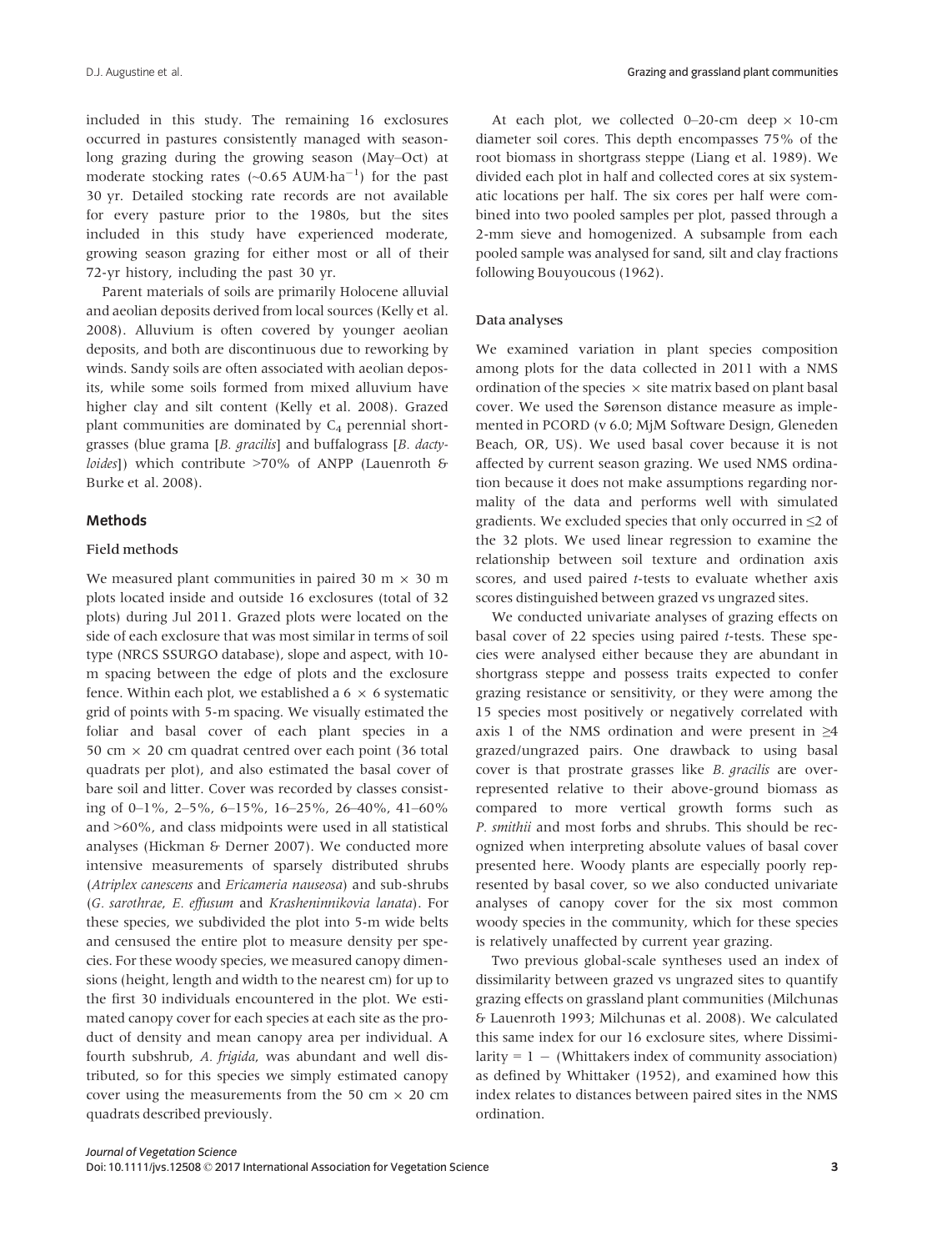We also sought to compare our 2011 measurements to historic studies of grazing effects at CPER in the 1940s and 1950s. In 1939, concurrent with the establishment of the exclosures at CPER, a grazing study was initiated that measured plant community composition in four replicate 65-ha pastures assigned to a moderate grazing treatment, and also reported on measurements from 12 exclosures (Klipple & Costello 1960). Our vegetation measurements in 2011 (see Methods above) included measurements in the same four moderately grazed pastures, as well as nine of the 12 exclosures that were included in their study. Klipple & Costello (1960) reported mean species composition of the four moderately grazed pastures (averaged across all replicates; no measure of variance) and mean species composition of the 12 exclosures (no measure of variance). Values reported include means of measurements collected 1–3 yr after grazing exclusion (1940– 1942; mean annual precipitation = 392 mm), 7–9 yr after grazing exclusion (1946–1948; mean annual precipitation = 297 mm), and  $12-13$  yr after grazing exclusion (1952–1953; mean annual precipitation = 331 mm). Measurements in 2011 occurred with near-average precipitation (356 mm), which was intermediate between precipitation during 1940–1942 and 1952–1953. We examine temporal trends in relative species composition based on (a) the same four moderately grazed pastures sampled in the 1940s, 1950s and 2011, and (b) the same 12 exclosures sampled in the 1940s and 1950s and the corresponding subset of nine exclosures measured in 2011. Values for the 1940s and 1950s were based on 'percentage of the ground surface covered by vegetation of each species when viewed from directly above' (Klipple & Costello 1960, p. 14), expressed as a percentage relative to the maximum total percentage vegetation cover per plot. Therefore, we compare their data to our 2011 measurements of foliar cover by species, again expressed as a percentage relative to the maximum total percentage vegetation cover per plot. Our goal was to examine the magnitude of grazing effects on species in this ecosystem in the context of long-term compositional trends.

# Results

# Plant community response to long-term grazing exclusion

The NMS ordination yielded a two-dimensional solution with a final stress of 11.3, and axes 1 and 2 cumulatively explained 94% of the variation in the original species matrix. Grazed vs ungrazed sites diverged significantly along axis 1 (Fig. 1; mean scores for grazed and ungrazed sites = 0.49 and  $-0.49$  respectively;  $t_{15} = 4.29$ ,  $P = 0.0006$ ). Variation along axis 1 was not related to soil texture attributes  $(r < 0.14)$ . Increasing axis 1 values were most strongly correlated with B. gracilis  $(r = -0.93)$  and *P. smithii*  $(r = 0.92)$ . Thus, axis 1 represents a gradient of increasing replacement of the perennial  $C_4$  bunchgrass (*B. gracilis*) by a perennial  $C_3$ rhizomatous grass (P. smithii) under long-term grazing removal. In addition to *B. gracilis*, species with strong negative correlations with axis 1 (i.e. associated with moderate summer grazing) included a diversity of growth forms: two perennial  $C_4$  grasses (B. dactyloides and Aristida longiseta), two perennial forbs (Lithospermum incisum and Lathyrus polymorphus), a biennial forb (Thelosperma filifolia), an annual grass (Vulpia octoflora) and an annual forb (Cryptantha minima; Fig. 1). In contrast, species with strong positive correlations with axis 1 (i.e. with long-term grazing exclusion) other than *P. smithii* were annual forbs considered to be ruderals (Helianthus petiolaris, Chenopodium album, Chenopodium lepidium, Portulaca oleracea, Sisymbrium altissimum, Salsola tragus and Tragopogon dubius; Fig. 1). Furthermore, the last four species in this list are exotics.

Axis 2 was moderately correlated with silt content  $(r = 0.45)$  but not clay or sand content  $(r = 0.10$  and  $-0.32$ , respectively), and did not discriminate between grazing presence/absence (paired  $t = -0.27$ ,  $P = 0.78$ ). Axis 2 was most strongly associated with increasing abundance of *Carex duriuscula* ( $r = 0.62$ ) and decreasing abundance of Hesperostipa comata ( $r = -0.80$ ).

We used the difference in axis 1 scores ( $\Delta Ax1$ ) between paired grazed and ungrazed plots as one measure of plant community divergence induced by grazing. In addition, we calculated the dissimilarity index (DI) for each grazed/ ungrazed pair. Variation in DI was significantly associated with variation in  $\Delta$ Ax1 ( $r^2$  = 0.88, *P* < 0.0001), indicating that both are effective and largely equivalent measures of the magnitude of plant community divergence induced by long-term grazing removal in this ecosystem. DI varied from 0.12 to 0.85 (mean DI  $\pm$  95% CI = 0.40  $\pm$  0.11). Most notably,  $\Delta Ax1$  was not correlated with sand content  $(F_{1,14} = 2.67, P = 0.12)$ , silt content  $(F_{1,14} = 1.60)$ ,  $P = 0.23$ ) or clay content ( $F_{1,14} = 2.00$ ,  $P = 0.18$ ). Similarly, DI was weakly correlated with sand content  $(F_{1,14} = 3.43, P = 0.085; r^2 = 0.197; Fig. 2)$ , and not with silt ( $F_{1,14} = 2.73$ ,  $P = 0.12$ ) or clay content ( $F_{1,14} = 1.92$ ,  $P = 0.19$ ). The relationship between DI and sand content was strongly influenced by the site with lowest sand content having low DI (Fig. 2), while sites with >50% sand exhibited a wide range of DI values (Fig. 2). When the low-sand site was excluded from analysis, there was no indication of a relationship between sand content and DI  $(P = 0.26)$ .

We also conducted univariate tests of grazing exclusion effects on basal cover of 22 individual species. Six species were significantly more abundant in grazed sites compared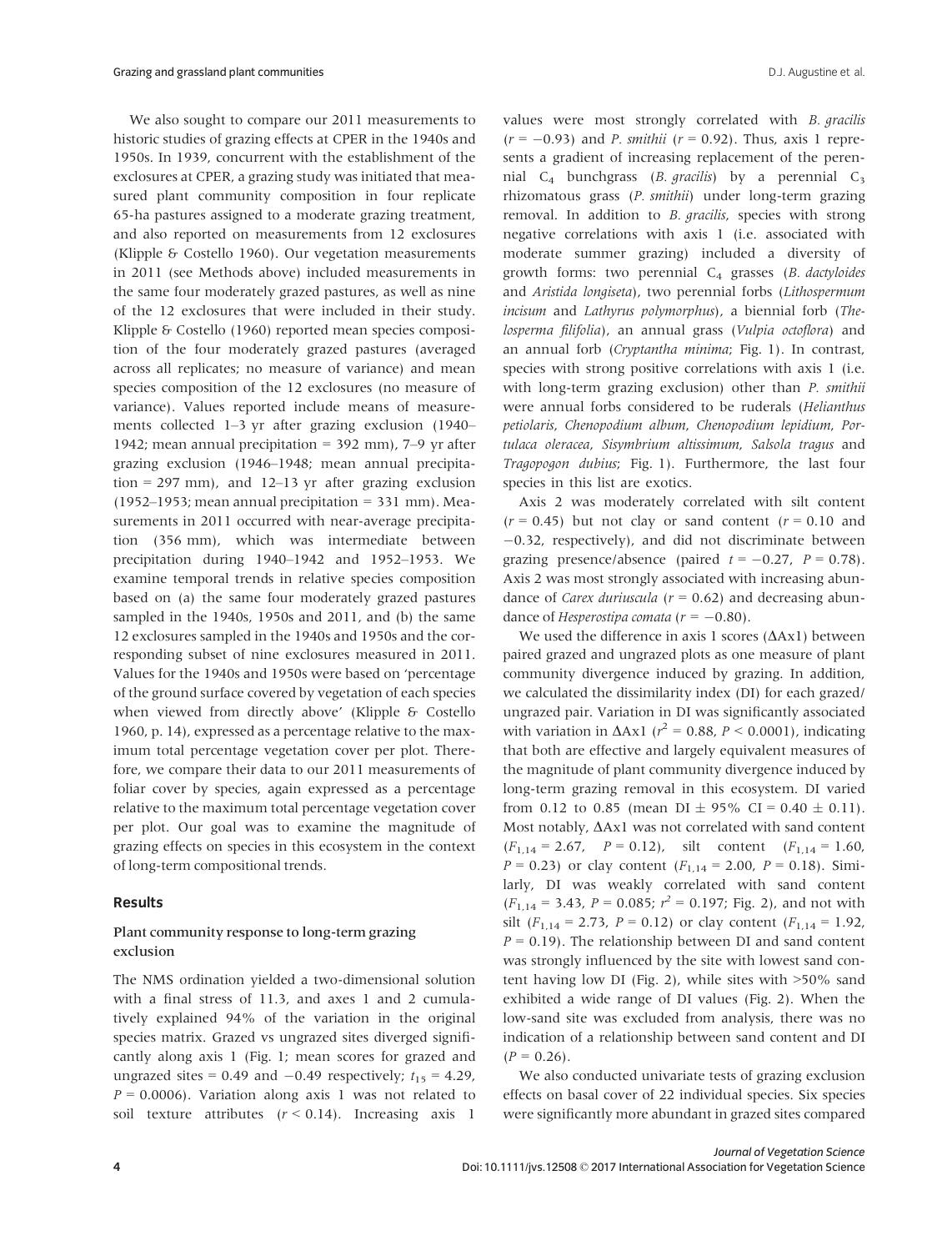

Fig. 1. Non-metric multidimensional scaling ordination of grazed vs ungrazed plant communities in shortgrass steppe. Communities were sampled in 16 long-term (72 yr) grazing exclosures and 16 paired, moderately grazed plots in northeast Colorado, US. Panels show the distribution of grazed vs ungrazed plots  $(a)$  and species  $(b)$  along ordination axes 1 and 2. In panel (b), each four-letter code refers to the first two letters of the genus and species for a plant species, where VUOC = Vulpia octoflora, CRMI = Cryptantha minima, BOGR = Bouteloua gracilis, BUDA = Bouteloua dactyloides,  $L$ IIN = Lithospermum incisum,  $MILI = Mirabilis linearis, CADU = Carex duringcuriscula, SCBR = Scutellaria$ brittonii, HECO = Hesperostipa comata, CHAL = Chenopodium album, PASM = Pascopyrum smithii, SATR = Salsola tragus, POOL = Portulaca oleracea, HEPE = Helianthus petiolaris.

to exclosures ( $P \leq 0.05$ ), and one species was marginally different ( $P \le 0.1$ ; Fig. 3, Appendix S1). Two species were significantly more abundant in exclosures ( $P < 0.05$ ), and three species were marginally different ( $P \le 0.1$ ; Fig. 3, Appendix S1). Two species (H. petiolaris and S. altissimum) were only detected inside exclosures ( $N = 4$  exclosures each) but their distributions were too skewed to conduct valid statistical tests. Two abundant  $C_3$  perennial graminoids (C. duriuscula and H. comata) and the most abundant cactus (Opuntia polyacantha) were unaffected by long-term grazing exclusion (Appendix S1, Fig. 3).

We also analysed effects of grazing exclusion on the six most common woody plant species at the site. Here,



Fig. 2. Relationship between soil sand content and the degree of plant community dissimilarity between grazed vs ungrazed plots (DI). This relationship was strongly influenced by the site with the lowest sand content. When this site was excluded, we found no indication of a relationship between soil sand content and DI ( $P = 0.26$ ).

we used canopy cover because it is a more effective measure of abundance than basal cover for woody species, and because canopy cover of woody species is minimally affected by current season grazing. One subshrub (E. effusum) was significantly more abundant in grazed plots, while two sub-shrubs (K. lanata and A. frigida) and one shrub species (A. canescens) were significantly more abundant inside exclosures (Appendix S2, Fig. 4). One sub-shrub (G. sarothrae) and one shrub (E. nauseosa) were unaffected by grazing (Appendix S2, Fig. 4).

## Long-term trends in plant community composition

Comparisons of plant community composition during the 1940s and 1950s as reported by Klipple & Costello (1960) to comparable sites that we measured in 2011 provide insights to the influence of grazing on temporal trends over the past 72 yr. Most notably,  $C_3$  perennial graminoids were rare in the 1940s, but increased substantially over time both in the presence and absence of grazing. P. smithii increased to a much larger degree without grazing, but the three most abundant  $C_3$  graminoids all increased in the presence of moderate, growing season grazing over the past 72 yr (Tables 1 and 2). Conversely, two  $C_4$  grasses declined by an order of magnitude since the 1940s (Table 1), but remained more abundant in grazed vs ungrazed sites (Fig. 3). B. gracilis has remained stable as the dominant species in the presence of grazing, and declined substantially without grazing. Surprisingly, some unpalatable species were stable over time regardless of grazing (the cactus O. polyacantha, and the subshrub G. sarothrae), or remained stable with grazing and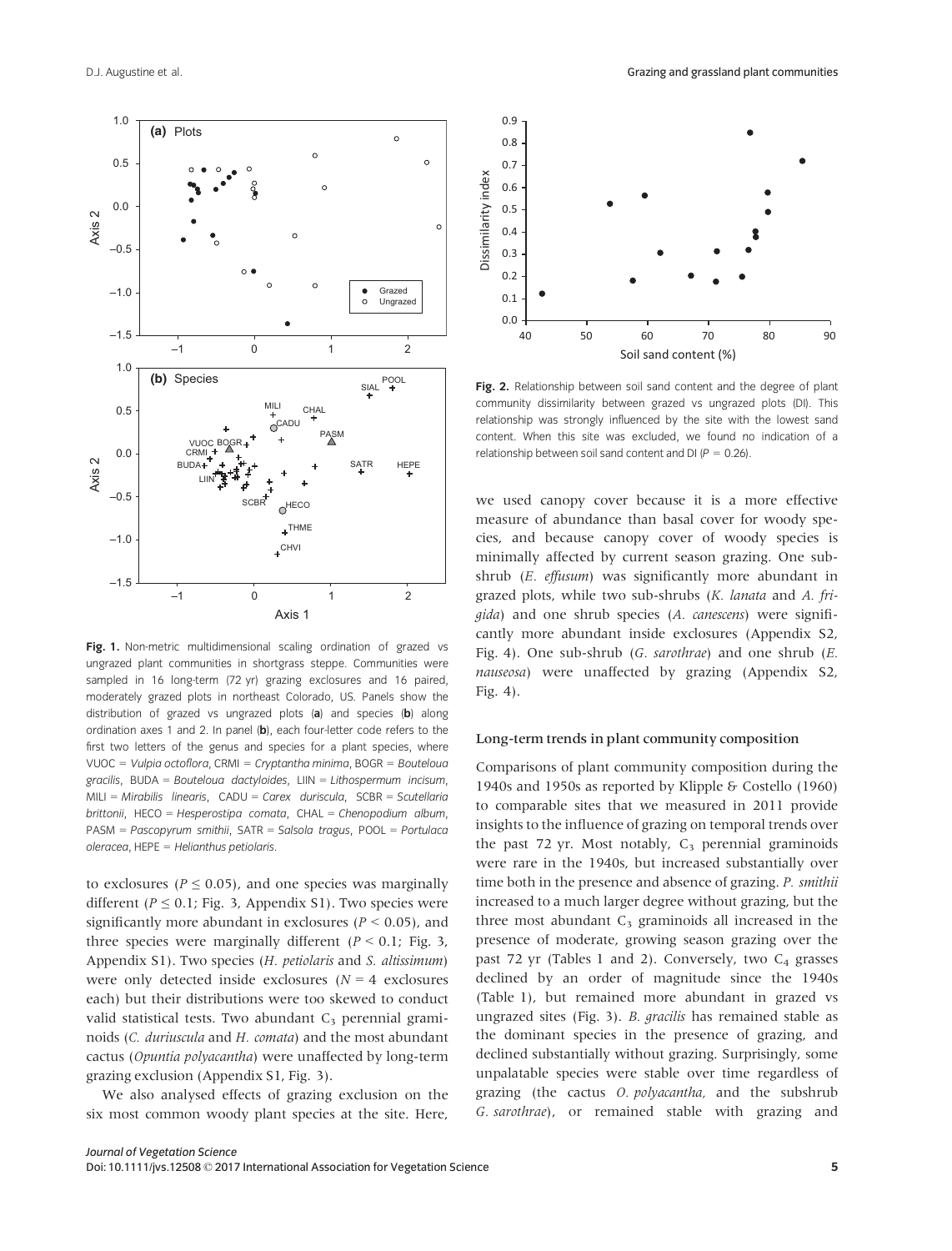

Fig. 3. Boxplots of differences in absolute basal cover between grazed vs ungrazed plots for 17 plant species. Values shown are on an inverse hyperbolic sine (Asinh) transformation scale, in order to enhance visibility of boxplots for species with both large and small grazing effects. Note the high degree of variability in the magnitude of the grazing effect, even for species that differed significantly between grazed and ungrazed sites. Within each boxplot, the thin black horizontal line shows the median and the thick black horizontal line shows the mean. \*\*\*  $P < 0.01$ , \*\*  $P < 0.05$ , \*  $P < 0.1$ .

increased without grazing (the subshrub A. frigida; Tables 1, 2).

### **Discussion**

The shortgrass steppe of North America is characterized by low and variable precipitation inputs, and a long evolutionary history of grazing by large herbivores (Lauenroth et al. 1999; Milchunas et al. 2008). Aridity and herbivory exert convergent selective forces that lead to dominance of C4 shortgrasses across a broad range of soils and historic disturbances (reviewed by Lauenroth 2008), and plant communities that are insensitive to grazing exclusion over temporal scales of one to two decades (Klipple & Costello 1960; Hyder et al. 1966; Holechek et al. 2006). Five decades of grazing exclusion in shortgrass steppe induced only modest community shifts (Milchunas et al. 1989; Hart & Ashby 1998). However, after seven decades of grazing exclusion, we found substantial compositional dissimilarity between grazed vs ungrazed communities (mean of 40%) across a wide range of soil textures. High dissimilarity values reflect a switch from dominance by a  $C_4$  shortgrass (B. gracilis) to co-dominance by a  $C_3$  midgrass (P. smithii; Figs 1 and 3). In more mesic and productive grasslands, compositional shifts following grazing removal are generally ascribed to a shift from below-ground competition to increasing competition for light (Milchunas & Lauenroth 1993). This same process may occur in shortgrass steppe (Appendix S3) but require a much longer time period, because even without grazing, periodic droughts allow standing dead tillers and litter to decompose and return light to the ground layer. Measurements of how light, soil moisture and soil N vary over time in grazed and ungrazed communities are needed to assess mechanisms driving long-term declines in B. gracilis in exclosures.

Species with higher abundance in the presence of grazing (and therefore B. gracilis) exhibited a diversity of growth forms, including an annual grass (V. octoflora), a stoloniferous, perennial, C<sub>4</sub> shortgrass (B. dactyloides), two perennial, C<sub>4</sub> midgrasses (Sporobolus cryptandrus, A. longiseta) and a perennial, leguminous forb (Psoralidium tenuiflorum). In addition, an annual forb (C. minima) and another perennial forb (L. incisum) were negatively correlated with axis 1 of the ordination (i.e. with grazed communities). Within this community, we see a diverse suite of strategies by which different species contend with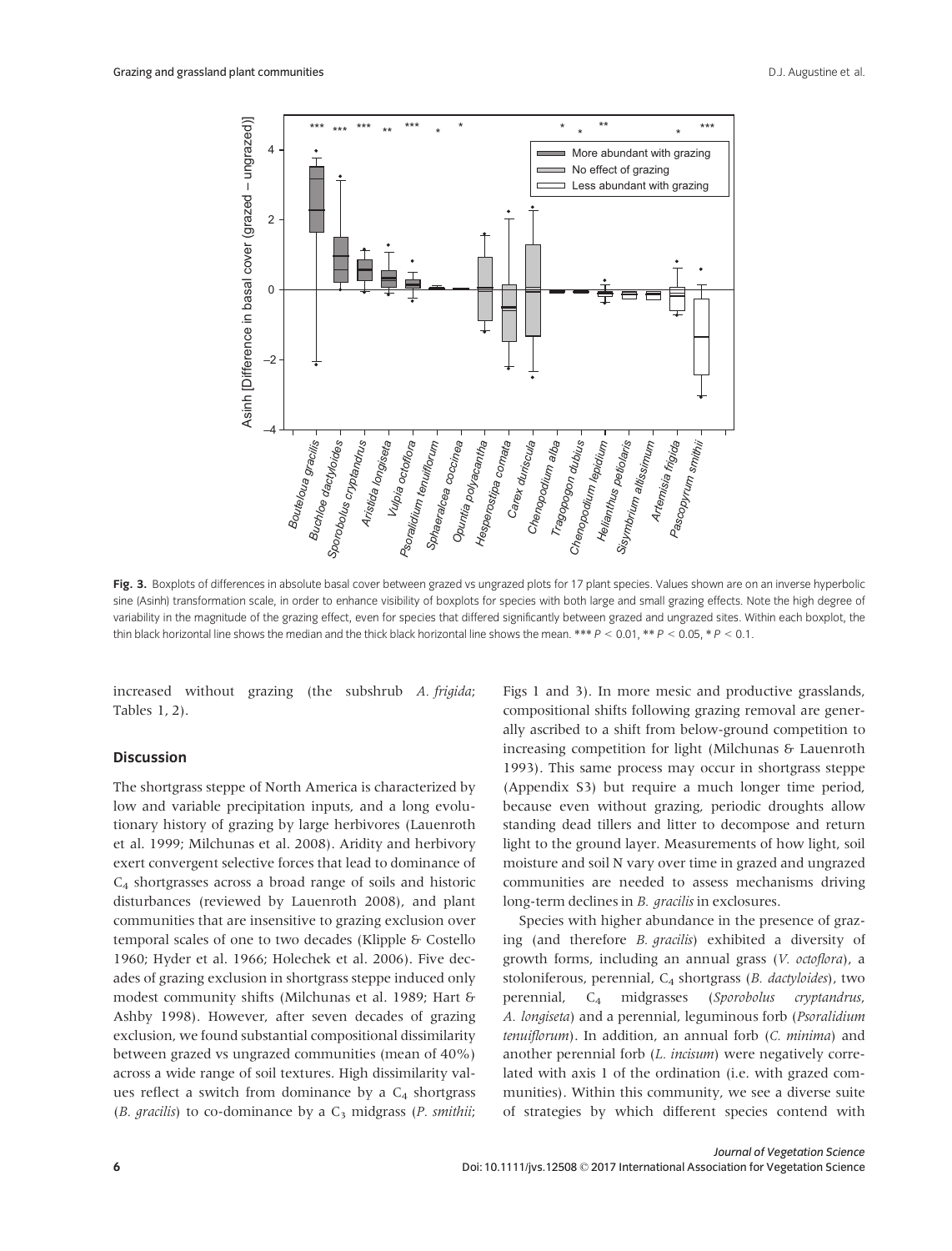

Fig. 4. Boxplots of differences in absolute canopy cover between grazed sites vs ungrazed exclosures for six woody plant species. Symbols and axes follow Fig. 3.

grazing. The two annuals have unique characteristics to avoid consumption by cattle. V. octoflora's shallow root system results in the whole plant being uprooted when bitten, and cattle avoid the species so as to not consume soil. C. minima is palatable in early growth stage, but fine hairs on the leaves and stems harden into spines during flowering and deter grazing. A. longiseta's thin leaves have high silica content (Holechek et al. 1989) and ungrazed plants retain old, dead tissues which reinforce grazer avoidance. B. dactyloides is frequently grazed, but its prostrate growth form creates an ungrazeable reserve of leaves and meristems near ground level. These findings are consistent with the generalization that grazing effects on plant community composition cannot be explained by a single co-varying set of plant traits (e.g. increases in species with tough, lownutrient, unpalatable leaves), but rather that grazing facilitates co-existence of species employing diverse strategies related to grazing avoidance and tolerance (Díaz et al. 2001; Agrawal 2007; Diaz et al. 2007).

In contrast to the diverse growth forms that were more abundant with grazing, species that were more abundant in the absence of grazing (hence in communities co-dominated by P. smithii) were primarily tall, annual, ruderal forbs. A similar trend was noted by Milchunas et al. (1989, 1990). Our results, which include a different set of mostly

exotic ruderal species, provide additional evidence that grazing helps maintain invasion resistance in the shortgrass steppe. Several mechanisms may underlie this pattern. First, persistence of tall, palatable ruderals may be directly inhibited by cattle consumption. In addition, reduced basal cover of B. gracilis crowns inside exclosures creates larger spacing between individual grass plants, which is not occupied as densely by roots and crowns of the rhizomatous P. smithii. This may create more microsites with reduced below-ground competition from B. *gra*cilis, which facilitates germination and establishment of annual,  $C_3$  forbs (Milchunas et al. 1992). We speculate that both reduced N uptake by the densely rooted B. gracilis (Liang et al. 1989) and enhanced soil moisture retention in spring beneath P. smithii canopies and dead tillers contributes to enhanced abundance of ruderals.

In addition to increased divergence between grazed vs ungrazed communities over the past 72 yr, the magnitude of divergence varied spatially (Fig. 2). We hypothesized that dissimilarity would increase with soil sand content, but this was not supported by any of our community-level analyses. Sites with >50% sand content varied substantially in dissimilarity values (Fig. 2b), and we conclude that grazing effects on community composition are unrelated to surface soil texture across a relatively broad gradient including sandy clay loams, sandy loams and loamy sands (50–85% sand; 10–28% clay).

The NMS ordination results show soil texture influences plant species composition, but again support the conclusion that soil-induced variation does not interact with grazing effects. Because the ordination is not constrained by any environmental variables, these two axes represent compositional variation across the landscape that could be influenced by factors other than grazing and soil texture. The finding that axis 1 effectively separated grazed vs ungrazed sites and axis 2 was correlated with soil texture indicates that grazing and texture are two primary drivers of compositional variability in this ecosystem. The finding that axis 1 was clearly unrelated to texture and axis 2 did not discriminate between grazed/ungrazed sites supports our conclusion that grazing effects were not contingent on soil texture. Furthermore, the two species that varied most with soil texture (C. duriuscula and H. comata) were not influenced by grazing exclusion. Persistence of H. comata at similar abundance with and without grazing may be related to the moderate cattle stocking rate, which allows cattle to select P. smithii over H. comata, hence having strong effects on *P. smithii* across the soil texture gradient, without affecting H. comata.

What then might explain the high degree of spatial variation in grazing effects on plant communities that we documented? Studies of the fine-scale distribution of B. gracilis and P. smithii where they co-exist may provide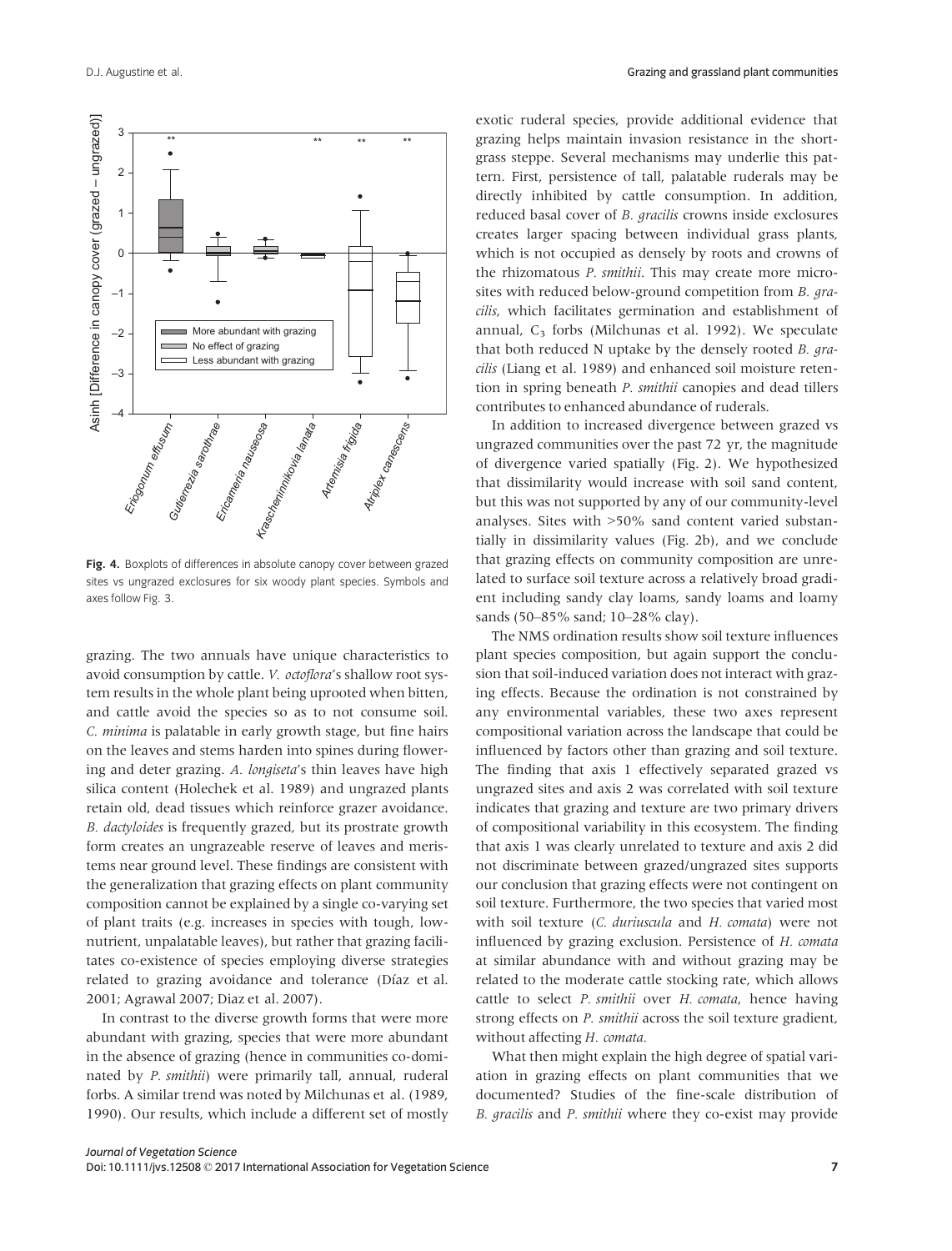Table 1. Changes over time in plant species composition of shortgrass steppe grazed by cattle at moderate stocking rates during the growing season and in ungrazed exclosures established in 1939 at the Central Plains Experimental Range in northeast Colorado. Values represent relative canopy cover of each species. Values for 1940-1953 are derived from Klipple & Costello (1960); estimates of among-pasture ( $N = 4$ ) and among-exclosure ( $N = 12$ ) variation are not reported. Values for 2011 include means  $\pm$  1SE based on among-pasture variation (N = 4) for grazed sites and among-exclosure variation (N = 9) for ungrazed sites.

| Growth Form | Species                      | Moderate Summer Grazing |         |         |              | Ungrazed Exclosures |         |         |              |
|-------------|------------------------------|-------------------------|---------|---------|--------------|---------------------|---------|---------|--------------|
|             |                              | 1940-42                 | 1946-48 | 1952-53 | 2011 (±1 SE) | 1940-42             | 1946-48 | 1952-53 | 2011 (±1 SE) |
| Graminoids  | Bouteloua gracilis           | 55.0                    | 65.3    | 63.8    | 60.2(6.8)    | 68.56               | 76.38   | 72.13   | 29.30 (8.9)  |
|             | Bouteloua dactyloides        | 10.9                    | 14.1    | 15.0    | 1.5(0.9)     | 5.06                | 5.12    | 5.77    | 0.05(0.05)   |
|             | Pascopyrum smithii           | 0.71                    | 0.58    | 0.22    | 5.0(4.9)     | 1.63                | 1.16    | 0.75    | 28.8 (6.2)   |
|             | Carex duriuscula             | 0.16                    | 0.50    | 0.44    | 8.2(2.6)     | 0.08                | 0.50    | 0.75    | 11.4(3.4)    |
|             | Aristida longiseta           | 3.07                    | 3.31    | 3.62    | 0.82(0.56)   | 1.47                | 1.74    | 3.21    | 0.15(0.13)   |
|             | Hesperostipa comata          | 0.24                    | 0.50    | 0.33    | 3.69(2.73)   | 0.08                | 0.83    | 1.60    | 7.96 (2.73)  |
|             | Muhlenbergii torreyi         | 4.25                    | 2.15    | 2.30    | 0.00         | 2.37                | 0.74    | 1.18    | 0.07(0.07)   |
|             | Sporobolus cryptandrus       | 0.32                    | 0.17    | 0.55    | 2.31(1.08)   | 0.24                | 0.17    | 0.43    | 0.76(0.27)   |
|             | Elymus elymoides             | 0.08                    | 0.17    | 0.11    | 0.66(0.30)   | 0.03                | 0.50    | 0.43    | 0.30(0.11)   |
|             | Vulpia octoflora             | 0.71                    | 0.08    | 0.11    | 0.00         | 0.33                | 0.08    | 0.04    | 0.00         |
|             | Other grass                  | 0.98                    | 0.89    | 0.86    | 0.00         | 0.15                | 0.12    | 0.32    | 0.03(0.03)   |
| Forbs       | Sphaeralcea coccinea         | 1.58                    | 0.74    | 0.22    | 2.72(0.71)   | 0.73                | 0.99    | 0.04    | 1.74(0.49)   |
|             | Chenopodium leptophyllum     | 0.71                    | 0.03    | 0.04    | 0.74(0.25)   | 1.14                | 0.03    | 0.04    | 1.66(0.65)   |
|             | Cryptantha minima            | 2.28                    | 0.08    | 0.04    | 0.21(0.12)   | 0.57                | 0.03    | 0.04    | 0.00         |
|             | Plantago patagonica          | 0.87                    | 0.03    | 0.04    | 0.38(0.3)    | 0.73                | 0.03    | 0.11    | 0.02(0.02)   |
|             | Psoralidium tenuiflorum      | 0.47                    | 0.25    | 0.04    | 0.76(0.69)   | 0.24                | 0.17    | 0.04    | 0.08(0.06)   |
|             | Astragalus spp.              | 0.55                    | 0.25    | 0.11    | 0.08(0.07)   | 0.41                | 0.17    | 0.04    | 0.00         |
|             | Oenothera spp.               | 0.03                    | 0.03    | 0.04    | 0.08(0.05)   | 0.65                | 0.08    | 0.04    | 0.44(0.32)   |
|             | Helianthus petiolaris        | 0.24                    | 0.03    | 0.04    | 0.00         | 0.24                | 0.03    | 0.04    | 0.70(0.62)   |
|             | Salsola tragus               | 0.32                    | 0.03    | 0.04    | 0.11(0.09)   | 0.16                | 0.03    | 0.11    | 0.34(0.18)   |
|             | Other forbs                  | 5.29                    | 0.98    | 1.38    | 1.43(1.19)   | 1.89                | 1.04    | 1.30    | 2.72(0.70)   |
| Cactus      | Opuntia polyacantha          | 4.10                    | 2.48    | 4.39    | 6.89(3)      | 7.92                | 4.05    | 6.63    | 5.85(1.62)   |
| Sub-shrubs  | Artemisia frigida            | 0.16                    | 0.83    | 1.54    | 0.29(0.29)   | 1.55                | 1.90    | 2.56    | 4.90 (2.97)  |
|             | Eriogonum effusum            | 1.65                    | 1.41    | 1.21    | 1.88(0.66)   | 0.90                | 0.83    | 0.85    | 0.36(0.17)   |
|             | Gutierrezia sarothrae        | 0.55                    | 0.83    | 0.33    | 0.34(0.23)   | 1.14                | 1.32    | 0.21    | 0.15(0.14)   |
|             | Krascheninnikovia ceratoides | 0.47                    | 0.33    | 0.33    | 0.74(0.74)   | 0.03                | 0.03    | 0.04    | 0.24(0.24)   |
| Shrubs      | Atriplex canescens           | 0.87                    | 0.66    | 0.88    | 0.61(0.61)   | 0.33                | 0.25    | 0.43    | 1.66(0.63)   |
|             | Ericameria nauseosa          | 3.47                    | 3.23    | 1.86    | 0.33(0.33)   | 1.31                | 1.65    | 0.75    | 0.00         |
|             | Other shrubs/cactus          | 0.03                    | 0.03    | 0.04    | 0.04(0.04)   | 0.03                | 0.03    | 0.11    | 0.00(0.25)   |

Table 2. Summary of temporal trends in relative abundance of 12 of the most abundant plant species in the shortgrass steppe of northeast Colorado over a 72-yr period following the extreme drought of the 1930s, and how those temporal trends are modified by the presence vs absence of cattle grazing.

| Temporal Trend        | Growth Form    | Species                | Modification by Grazing                     |
|-----------------------|----------------|------------------------|---------------------------------------------|
| Increasing            | $C_3$ grass    | Pascopyrum smithii     | Much larger increase without grazing        |
| Increasing            | $C_3$ grass    | Hesperostipa comata    | No effect                                   |
| Increasing            | $C_3$ sedge    | Carex duriuscula       | No effect                                   |
| Increasing            | Perennial Forb | Sphaeralcea coccinea   | Slightly larger increase with grazing       |
| Contingent on grazing | $C_4$ grass    | Bouteloua gracilis     | Stable with grazing; llarge decline without |
| Contingent on grazing | $C4$ grass     | Sporobolus cryptandrus | Increase with grazing; stable without       |
| Contingent on grazing | Sub-shrub      | Artemisia frigida      | Stable with grazing; Increase without       |
| Contingent on grazing | Sub-shrub      | Eriogonum effusum      | Stable with grazing; small decline without  |
| Stable                | Cactus         | Opuntia polyacantha    | No effect                                   |
| Declining             | $C_4$ grass    | Aristida longiseta     | Larger decline without grazing              |
| Declining             | $C_4$ grass    | Bouteloua dactyloides  | Larger decline without grazing              |
| Declining             | Shrub          | Ericameria nauseosa    | No effect                                   |

insight (Adler & Lauenroth 2000). Under long-term grazing exclusion, P. smithii increases in a patchy pattern at fine spatial scales, generating discrete P. smithii-dominated patches in the order of 3–5-m diameter interspersed with areas retaining B. gracilis dominance (Adler & Lauenroth 2000). These patterns arise in part because P. smithii's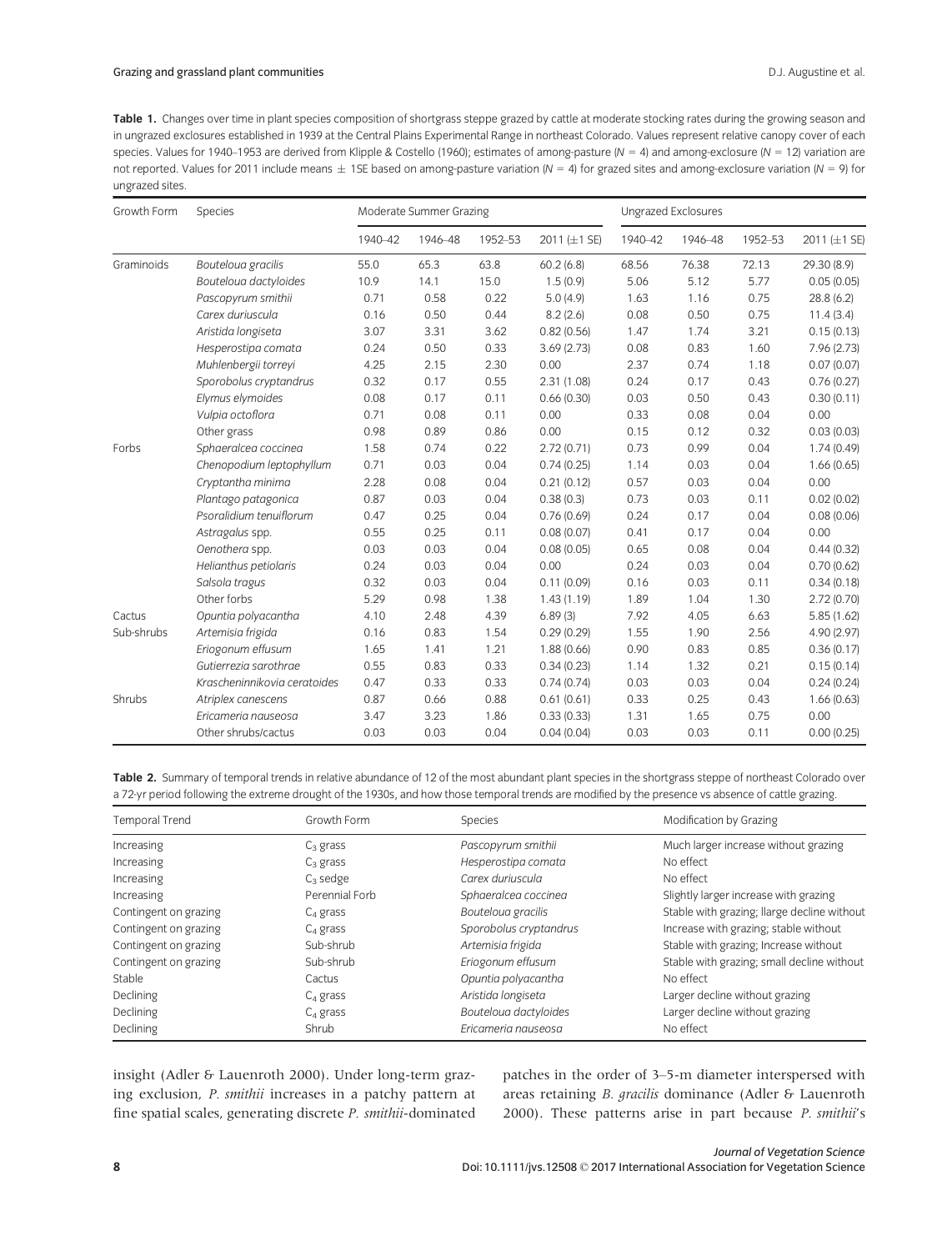rhizomatous growth form constrains the spatial pattern in which established clumps expand. Similar spatial patterns occur in desert grassland where B. gracilis co-exists with rhizomatous B. eriopoda (Collins & Xia 2015). Variation in the degree of P. smithii dominance at the spatial scale we studied (30 m  $\times$  30 m plots) may be influenced by the historical pattern of P. smithii presence on the site, and subsequent variation in its expansion at fine spatial scales (e.g. Collins & Xia 2015). These spatial patterns combined with unpredictable droughts and deluges may limit the rate at which P. smithii can out-compete shortgrasses and coalesce into larger, mono-dominant patches. Viewing this in a probabilistic framework, each successive period of wet years may lead to a small portion of ungrazed sites reaching the stage where smaller P. smithii patches coalesce and suppress *B. gracilis* in the understorey, such that many decades are required for a majority of sites to attain this state.

Grasslands worldwide are experiencing woody plant increases, which can be influenced by altered grazing regimes, changes in precipitation patterns and soil moisture dynamics, and increased atmospheric  $[CO<sub>2</sub>]$ (Scholes & Archer 1997; Bond & Midgley 2012). The shortgrass steppe has been resistant to woody plant invasions over the past century, but both rising atmospheric  $[CO<sub>2</sub>]$  and increased precipitation intensity are altering soil moisture availability in ways that enhance woody plant encroachment (Morgan et al. 2001, 2007; Heisler-White et al. 2008). A key question is whether grazing also influences woody plants. Increased A. canescens and K. lanata cover inside exclosures can be explained by the direct effects of defoliation on these palatable species, as cattle consume both leaves and flowering stems, and late summer grazing suppresses growth and reproduction (Romo et al. 1995; Cibils et al. 2003). More surprising, the sub-shrub A. frigida, which benefits substantially from elevated atmospheric  $[CO<sub>2</sub>]$ (Morgan et al. 2007), was five times more abundant in exclosures than grazed plots. Given that this species is infrequently consumed by cattle (Klipple & Costello 1960; Milchunas et al. 2008), its increase with grazing exclusion may be related to indirect effects mediated through moisture and nutrient availability. Overall, our results suggest that livestock grazing enhances the dominance of  $C_4$  graminoids in this ecosystem, and that efforts to predict how community composition will respond to changing climate drivers need to incorporate the effect of grazing.

### Temporal trends in relation to grazing

Shortgrass steppe communities are recognized as being highly resistant to impacts of drought and grazing, but previous studies of temporal compositional dynamics focused

historically on ploughed sites (i.e. secondary succession; Coffin et al. 1996). Our findings show that over the past 72 yr, trends in native (unploughed) shortgrass steppe are contingent on grazing for some species, but for others have occurred independent of grazing. Most notably, all of the  $C_3$  perennial graminoids have increased more than fivefold in the presence of continuous, growing season cattle grazing at moderate stocking rates. One possible interpretation is that  $C_3$  perennial graminoids were reduced to exceptionally low abundance by extreme drought conditions, dust storms and soil movement during the 1930s, and are slowly recovering back to pre-dust bowl conditions.  $C_3$  graminoids and A. *frigida* may also be responding to increasing atmospheric  $[CO<sub>2</sub>]$ , as suggested by manipulative experiments in shortgrass steppe (Morgan et al. 2001, 2007), an effect that could be accentuated by grazing removal. These explanations (drought recovery and elevated atmospheric  $[CO<sub>2</sub>]$  are not mutually exclusive. Increasing atmospheric N deposition is another potential driver of plant community change, but N deposition in the rural landscape of our region remains low ( $\sim$ 5 kg·ha<sup>-1</sup>·yr<sup>-1</sup>; Burke et al. 2008) and N addition experiments have not enhanced  $C_3$  perennial grasses (Milchunas et al. 2008).

Species that declined over time (Table 2) were mid-successional species that temporarily colonize sites with lower B. gracilis dominance, including a stoloniferous grass (B. dactyloides), a bunchgrass (A. longiseta) and a shrub (E. nauseosa; Costello 1944; Coffin et al. 1996; Grantz et al. 1998). Their decline is consistent with the idea that plant communities in the 1940s were impacted by drought and soil movement during the prior decade, from which they have recovered over the past 72 yr. Species that were stable over time and unaffected by grazing included one generally not eaten by cattle (the cactus O. polyacantha) and one that is highly palatable to cattle (the perennial forb, Sphaeralcea coccinea; Milchunas et al. 2008). These patterns differ from successional dynamics on ploughed fields (Coffin et al. 1996), and also show that variation among species in palatability to cattle is not sufficient to predict responses to grazing exclusion.

In contrast to short-term (one to two decade) studies in this semi-arid grassland, our findings show that long-term grazing exclusion induces substantial plant community change. Grazing exclusion increased abundance of P. smithii, ruderals and exotics, while communities subjected to grazing were dominated by B. gracilis with a diverse set of co-existing sub-dominants. Contrary to our predictions, grazing effects were not contingent on soil texture, which had independent effects on community composition. This study highlights the importance of long-term experiments to capture slow plant community shifts, both in response to sustained experimental treatments and in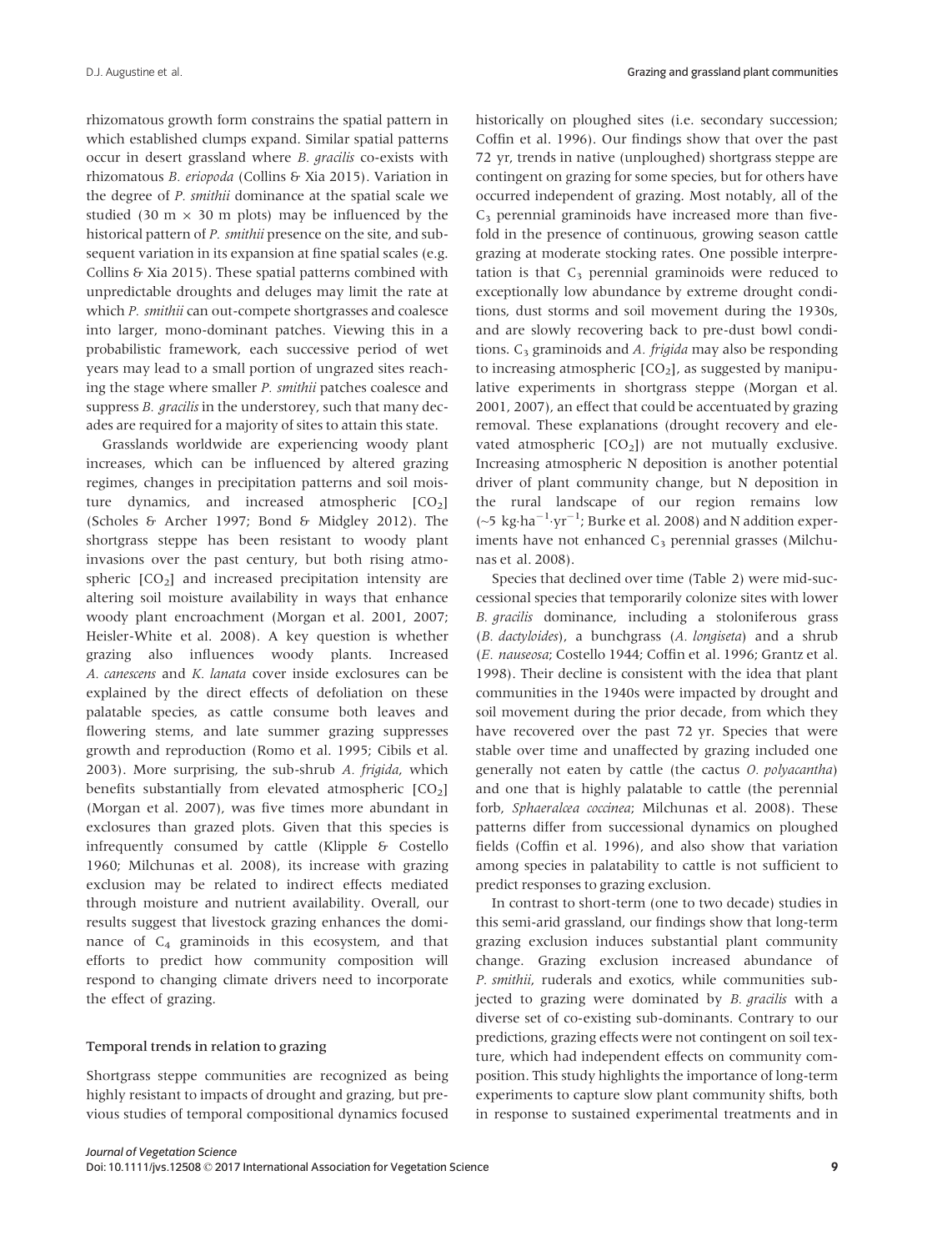# Acknowledgements

We thank Patrick McCusker, Mary Ashby, Jeff Thomas and all the technicians working with ARS and the SGS-LTER summer field crews in 2011. We thank the many scientists and CPER staff involved in establishing/maintaining the exclosures for their foresight and dedication to longterm research. This work was supported by the USDA-ARS and the National Science Foundation (Grant No. 1027319).

# References

- Adler, P. & Lauenroth, W. 2000. Livestock exclusion increases the spatial heterogeneity of vegetation in Colorado shortgrass steppe. Applied Vegetation Science 3: 213–222.
- Agrawal, A.A. 2007. Macroevolution of plant defense strategies. Trends in Ecology & Evolution 22: 103-109.
- Bond, W.J. & Midgley, G.F. 2012. Carbon dioxide and the uneasy interactions of trees and savannah grasses. Philosophical Transactions of the Royal Society, Series B: Biological Sciences 367: 601–612.
- Bouyoucos, G.J. 1962. Hydrometer method improved for making particle size analyses of soils. Agronomy Journal 54: 464–465.
- Burke, I.C., et al. 2008. Soil organic matter and nutrient dynamics of shortgrass steppe ecosystems. In: Lauenroth, W. & Burke, I.C. (eds.) Ecology of the shortgrass steppe: a long-term perspective, pp. 389–446. Oxford University Press, New York, NY, US.
- Cibils, A.F., Swift, D.M. & Hart, R.H. 2003. Changes in shrub fecundity in fourwing saltbush browsed by cattle. Journal of Range Management 56: 39–46.
- Coffin, D.P., Lauenroth, W.K. & Burke, I.C. 1996. Recovery of vegetation in a semiarid grassland 53 years after disturbance. Ecological Applications 6: 538–555.
- Collins, S.L. & Xia, Y. 2015. Long-term dynamics and hotspots of change in a desert grassland plant community. The American Naturalist 185: E30–E45.
- Costello, D.F. 1944. Important species of the major forage types in Colorado and Wyoming. Ecological Monographs 14: 107–134.
- Diaz, S., Lavorel, S., McIntyre, S., Falczuk, V., Casanoves, F., Milchunas, D.G., Skarpe, C., Rusch, G., Sternberg, M., (...) & Campbell, B.D. 2007. Plant trait responses to grazing – A global synthesis. Global Change Biology 13: 313–341.
- Díaz, S., Noy-Meir, I. & Cabido, M. 2001. Can grazing response of herbaceous plants be predicted from simple vegetative traits? Journal of Applied Ecology 38: 497–508.
- Fuhlendorf, S. & Smeins, F. 1999. Scaling effects of grazing in a semi-arid grassland. Journal of Vegetation Science 10: 731–738.
- Grantz, D.A., Vaughn, D.L., Farber, R., Kim, B., Zeldin, M., Van-Curen, T. & Campbell, R. 1998. Seeding native plants to restore desert farmland and mitigate fugitive dust and PM<sub>10</sub>. Journal of Environmental Quality 27: 1209–1218.
- Hart, R.H. & Ashby, M.M. 1998. Grazing intensities, vegetation, and heifer gains: 55 years on shortgrass. Journal of Range Management 51: 392–398.
- Heisler-White, J.L., Knapp, A.K. & Kelly, E.F. 2008. Increasing precipitation event size increases aboveground net primary productivity in a semi-arid grassland. Oecologia 158: 129–140.
- Hickman, K.R. & Derner, J.D. 2007. Blackland tallgrass prairie vegetation dynamics following cessation of herbicide application. Rangeland Ecology and Management 60: 186–190.
- Holechek, J.L., Estell, R.E., Galyean, M.L. & Richards, W. 1989. Chemical composition, in vitro digestibility and in vitro VFA concentrations of New Mexico native forages. Grass and Forage Science 44: 101–105.
- Holechek, J.L., Galt, D. & Khumalo, G. 2006. Grazing and grazing exclusion effects on New Mexico shortgrass prairie. Rangeland Ecology and Management 59: 655–659.
- Hyder, D., Bement, R., Remmenga, E. & Terwilliger, C. 1966. Vegetation–soils and vegetation–grazing relations from frequency data. Journal of Range Management 19: 11–17.
- Kelly, E.F., Yonkers, C.M., Blecker, S.W. & Olson, C.G. 2008. Soil development and distribution in the shortgrass steppe ecosystem. In: Lauenroth, W.K. & Burke, I.C. (eds.) Ecology of the shortgrass steppe: a long-term perspective, pp. 30–54. Oxford University Press, New York, NY, US.
- Klipple, G.E. & Costello, D.F. 1960. Vegetation and cattle responses to different intensities of grazing on short-grass ranges on the central Great Plains. Technical Bulletin No 1216. US Government Printing Office, Washington, DC, US.
- Lauenroth, W.K. 2008. Vegetation of the shortgrass steppe. In: Lauenroth, W.K. & Burke, I.C. (eds.) Ecology of the shortgrass steppe: a long-term perspective, pp. 70–83. Oxford University Press, New York, NY, US.
- Lauenroth, W.K., Burke, I.C. & Gutmann, M.P. 1999. The structure and function of ecosystems in the central North American grassland region. Great Plains Research 9: 223–260.
- Liang, Y., Hazlett, D. & Lauenroth, W.K. 1989. Biomass dynamics and water use efficiencies of five plant communities in the shortgrass steppe. Oecologia 80: 148–153.
- McNaughton, S.J., Oesterheld, M., Frank, D.A. & Williams, K.J. 1991. Primary and secondary production in terrestrial ecosystems. In: Cole, J., Lovett, G. & Findlay, S. (eds.) Comparative analyses of ecosystems, pp. 121–139. Springer, New York, NY, US.
- Milchunas, D.G. & Lauenroth, W.K. 1993. Quantitative effects of grazing on vegetation and soils over a global range of environments. Ecological Monographs 63: 327–366.
- Milchunas, D.G., Lauenroth, W.K., Chapman, P.L. & Kazempour, M.K. 1989. Effects of grazing, topography and precipitation on the structure of a semiarid grassland. Vegetatio 80: 11–23.